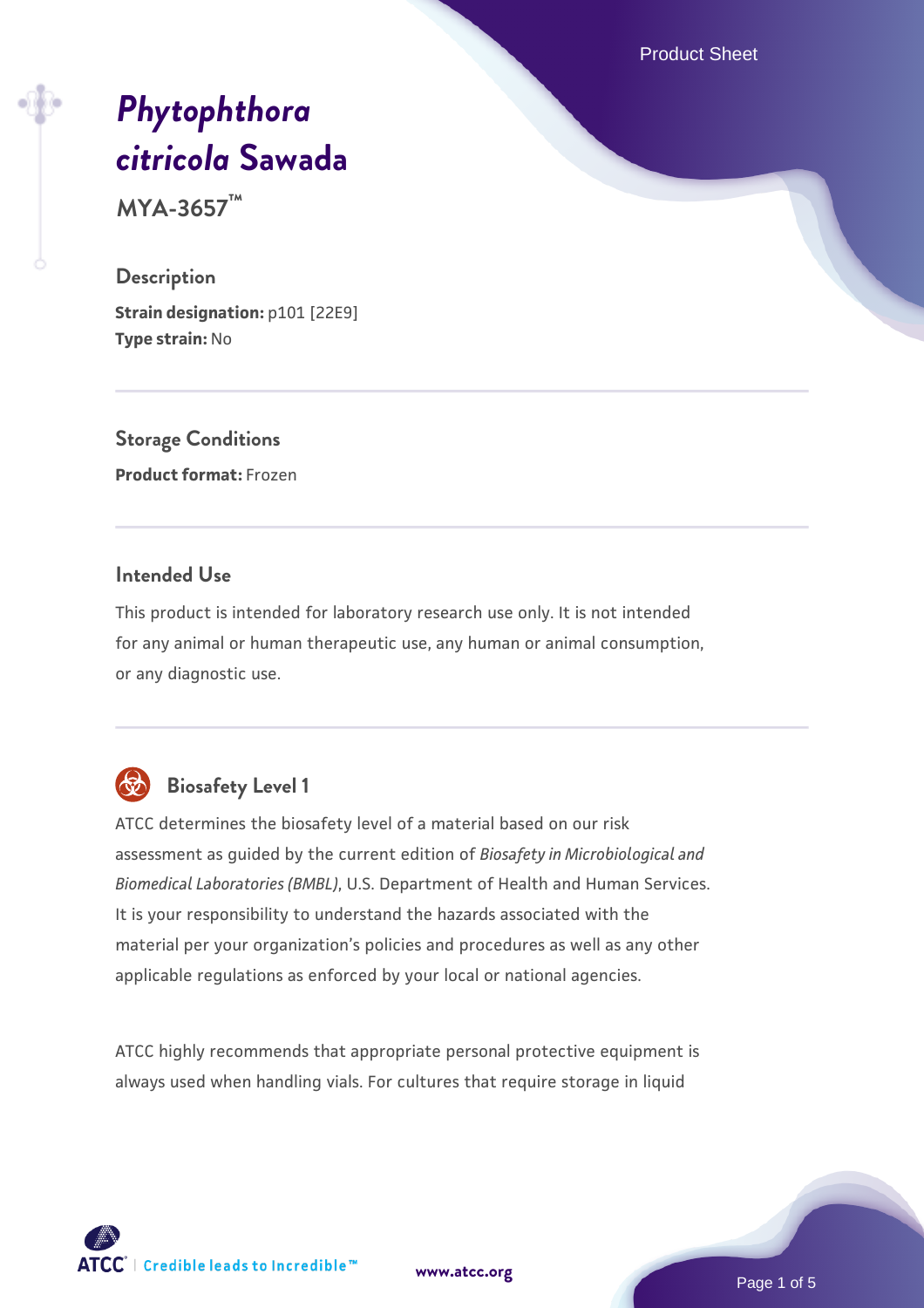### **[Phytophthora citricola](https://www.atcc.org/products/mya-3657) [Sawada](https://www.atcc.org/products/mya-3657)** Product Sheet **MYA-3657**

nitrogen, it is important to note that some vials may leak when submersed in liquid nitrogen and will slowly fill with liquid nitrogen. Upon thawing, the conversion of the liquid nitrogen back to its gas phase may result in the vial exploding or blowing off its cap with dangerous force creating flying debris. Unless necessary, ATCC recommends that these cultures be stored in the vapor phase of liquid nitrogen rather than submersed in liquid nitrogen.

# **Certificate of Analysis**

For batch-specific test results, refer to the applicable certificate of analysis that can be found at www.atcc.org.

# **Growth Conditions Medium:**  [ATCC Medium 343: V8 juice agar](https://www.atcc.org/-/media/product-assets/documents/microbial-media-formulations/3/4/3/atcc-medium-0343.pdf?rev=fbf48fa24e664932828269db1822ab12)

# **Handling Procedures**

**Temperature:** 20°C

 Frozen ampules packed in dry ice should either be thawed immediately or stored in liquid nitrogen vapor. If liquid nitrogen storage facilities are not available, frozen ampules may be stored at or below -70°C for approximately one week. **Do not under any circumstance store frozen ampules at refrigerator freezer temperatures (generally -20°C).** Storage of frozen material at this temperature may result in the death of the culture.

1. To thaw a frozen ampule, place in a **30°C** water bath, until just thawed ( **approximately 4 minutes**). Immerse the ampule just enough to cover the

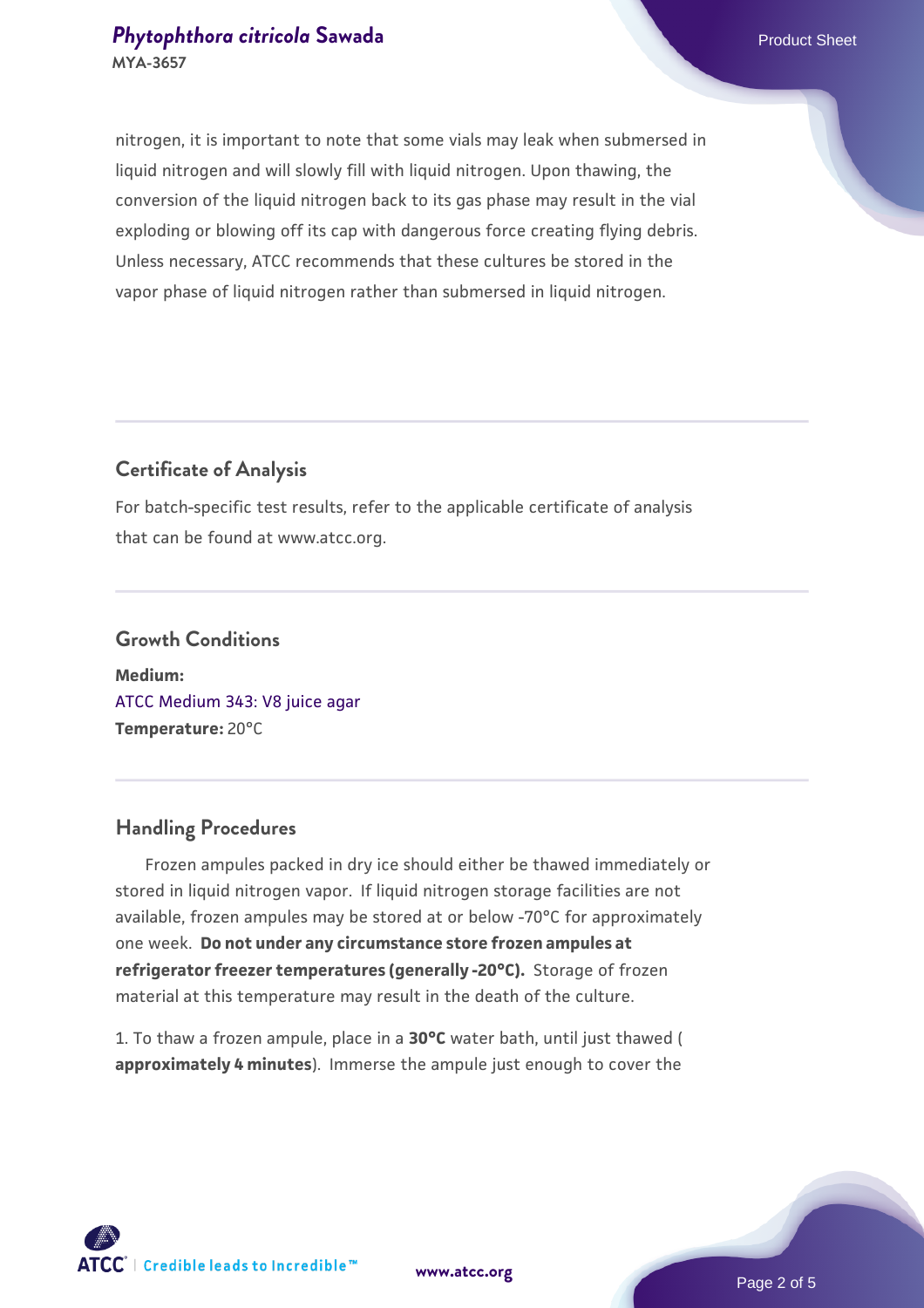frozen material. Do not agitate the ampule.

2. Immediately after thawing, aseptically transfer the contents of the vial onto appropriate solid or liquid medium.

3. Incubate cultures at recommended temperature.

#### **Material Citation**

If use of this material results in a scientific publication, please cite the material in the following manner: *Phytophthora citricola* Sawada (ATCC MYA-3657)

#### **References**

References and other information relating to this material are available at www.atcc.org.

#### **Warranty**

The product is provided 'AS IS' and the viability of ATCC® products is warranted for 30 days from the date of shipment, provided that the customer has stored and handled the product according to the information included on the product information sheet, website, and Certificate of Analysis. For living cultures, ATCC lists the media formulation and reagents that have been found to be effective for the product. While other unspecified media and reagents may also produce satisfactory results, a change in the ATCC and/or depositor-recommended protocols may affect the recovery, growth, and/or function of the product. If an alternative medium formulation or reagent is used, the ATCC warranty for viability is no longer valid. Except as expressly set forth herein, no other warranties of any kind are



**[www.atcc.org](http://www.atcc.org)**

Page 3 of 5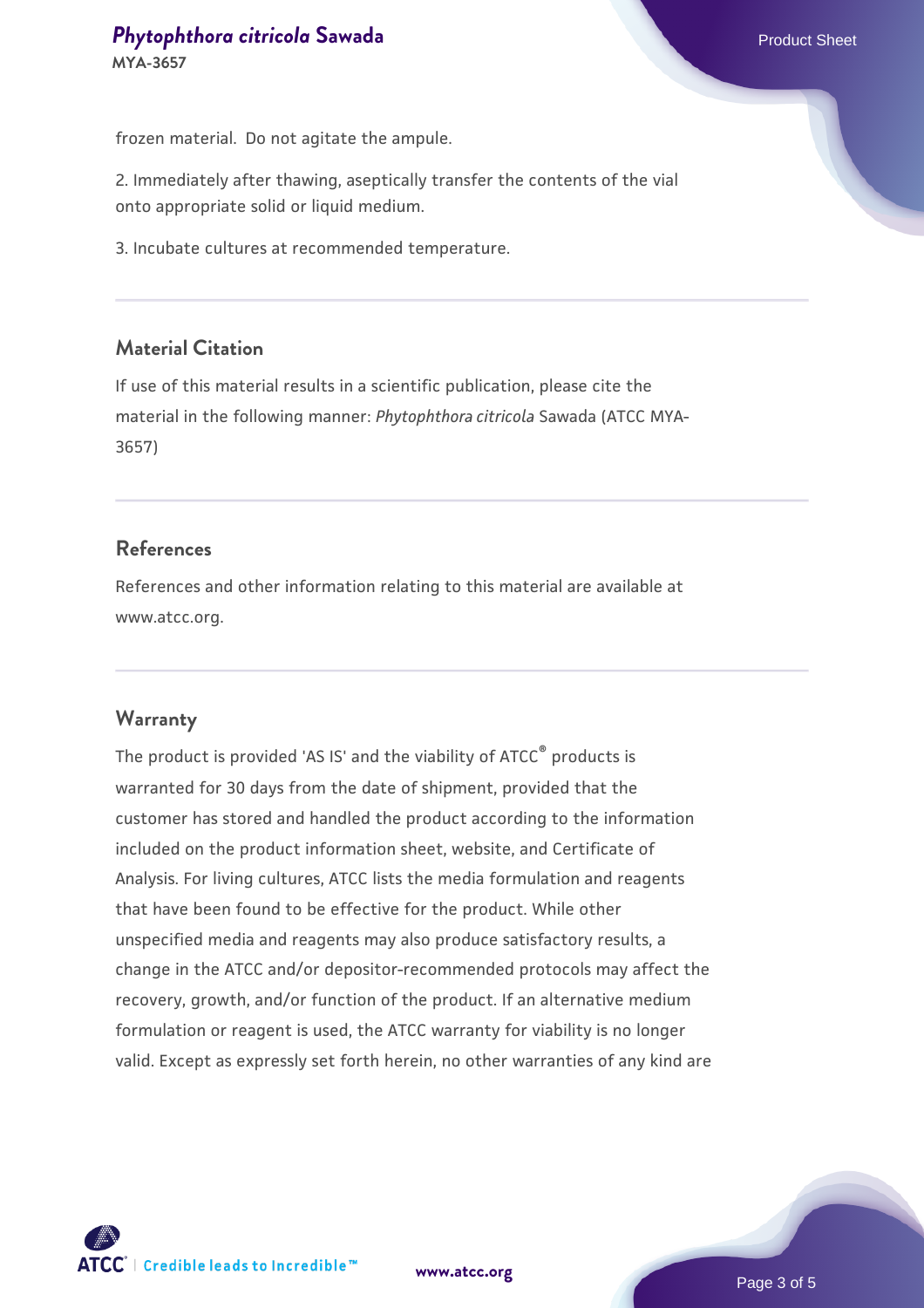## **[Phytophthora citricola](https://www.atcc.org/products/mya-3657) [Sawada](https://www.atcc.org/products/mya-3657)** Product Sheet **MYA-3657**

provided, express or implied, including, but not limited to, any implied warranties of merchantability, fitness for a particular purpose, manufacture according to cGMP standards, typicality, safety, accuracy, and/or noninfringement.

#### **Disclaimers**

This product is intended for laboratory research use only. It is not intended for any animal or human therapeutic use, any human or animal consumption, or any diagnostic use. Any proposed commercial use is prohibited without a license from ATCC.

While ATCC uses reasonable efforts to include accurate and up-to-date information on this product sheet, ATCC makes no warranties or representations as to its accuracy. Citations from scientific literature and patents are provided for informational purposes only. ATCC does not warrant that such information has been confirmed to be accurate or complete and the customer bears the sole responsibility of confirming the accuracy and completeness of any such information.

This product is sent on the condition that the customer is responsible for and assumes all risk and responsibility in connection with the receipt, handling, storage, disposal, and use of the ATCC product including without limitation taking all appropriate safety and handling precautions to minimize health or environmental risk. As a condition of receiving the material, the customer agrees that any activity undertaken with the ATCC product and any progeny or modifications will be conducted in compliance with all applicable laws, regulations, and guidelines. This product is provided 'AS IS' with no representations or warranties whatsoever except as expressly set forth herein and in no event shall ATCC, its parents, subsidiaries, directors, officers, agents, employees, assigns, successors, and affiliates be liable for indirect, special, incidental, or consequential damages of any kind in connection with or arising out of the customer's use of the product. While reasonable effort is made to ensure authenticity and reliability of materials on deposit, ATCC is not liable for damages arising from the misidentification or misrepresentation of such materials.



**[www.atcc.org](http://www.atcc.org)**

Page 4 of 5